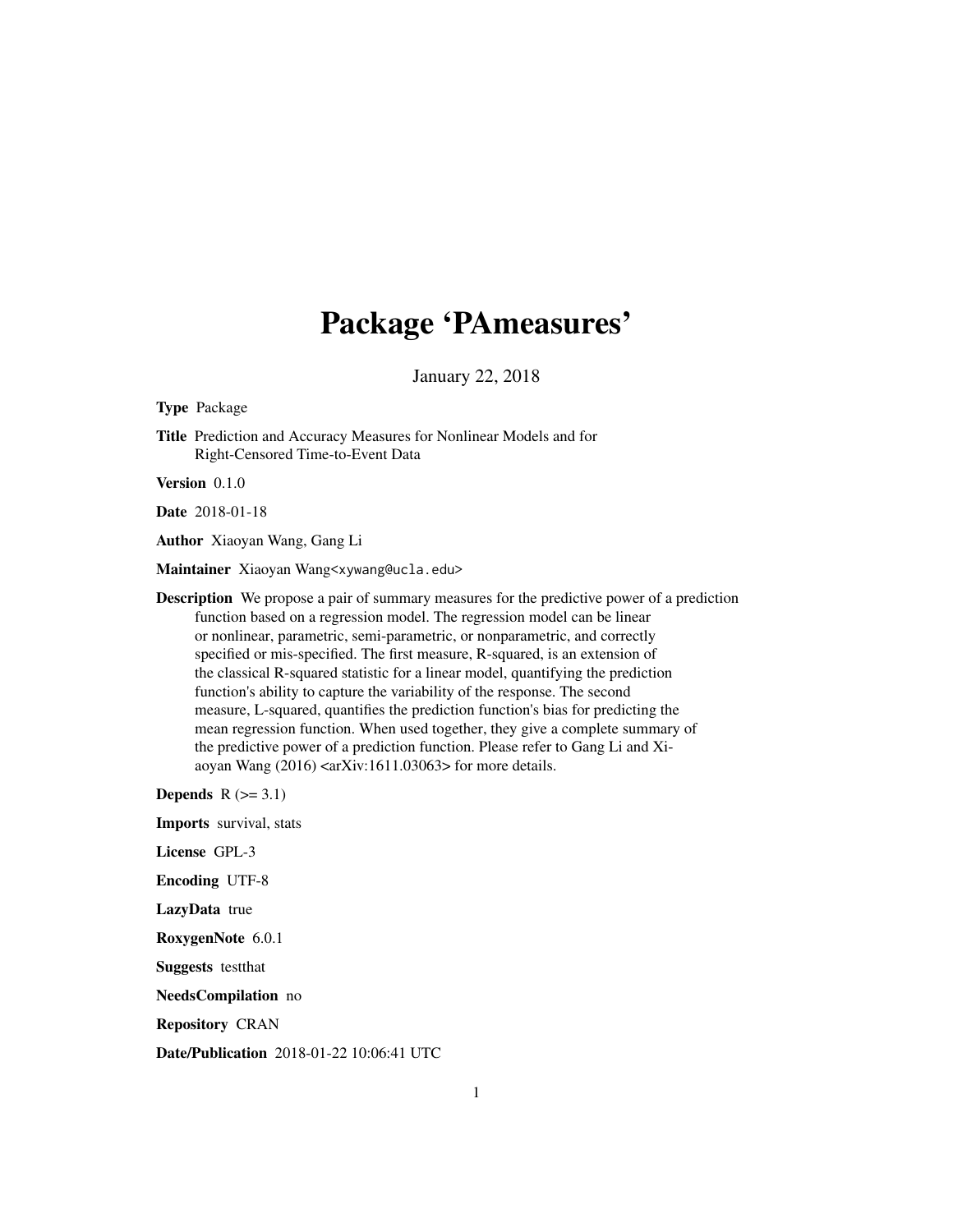### <span id="page-1-0"></span>R topics documented:

| Index |  |  |  |  |  |  |  |  |  |  |  |  |  |  |  |  |  |  |  |  |  |  |
|-------|--|--|--|--|--|--|--|--|--|--|--|--|--|--|--|--|--|--|--|--|--|--|
|       |  |  |  |  |  |  |  |  |  |  |  |  |  |  |  |  |  |  |  |  |  |  |
|       |  |  |  |  |  |  |  |  |  |  |  |  |  |  |  |  |  |  |  |  |  |  |
|       |  |  |  |  |  |  |  |  |  |  |  |  |  |  |  |  |  |  |  |  |  |  |
|       |  |  |  |  |  |  |  |  |  |  |  |  |  |  |  |  |  |  |  |  |  |  |
|       |  |  |  |  |  |  |  |  |  |  |  |  |  |  |  |  |  |  |  |  |  |  |

moore *Moore's Law data*

#### Description

A dataset containing the number of transistors and the corresponding #' years. The Moore's Law #'states that the number of transistors in a dense integrated circuit doubles approximately every two #'years. moore.

#### Usage

moore

#### Format

A data frame with 48 rows and 3 variables:

year year, from 1973 to 2011

time time starting from 1973

count number of transistors

pam.censor *Prediction Accuracy Measures for Regression Models of Right-Censored Data*

#### Description

This function calculates a pair of measures, R-Squared and L-Squared, for any regression models of right-censored data. R-squared is an extension of the classical R2 statistic for a linear model, quantifying the amount of variability in the response that is explained by a corrected prediction based on the original prediction function. L-squared is the proportion of the prediction error of the original prediction function that is explained by the corrected prediction function, quantifying the distance between the corrected and uncorrected predictions. When used together, they give a complete summary of the predictive power of a prediction function.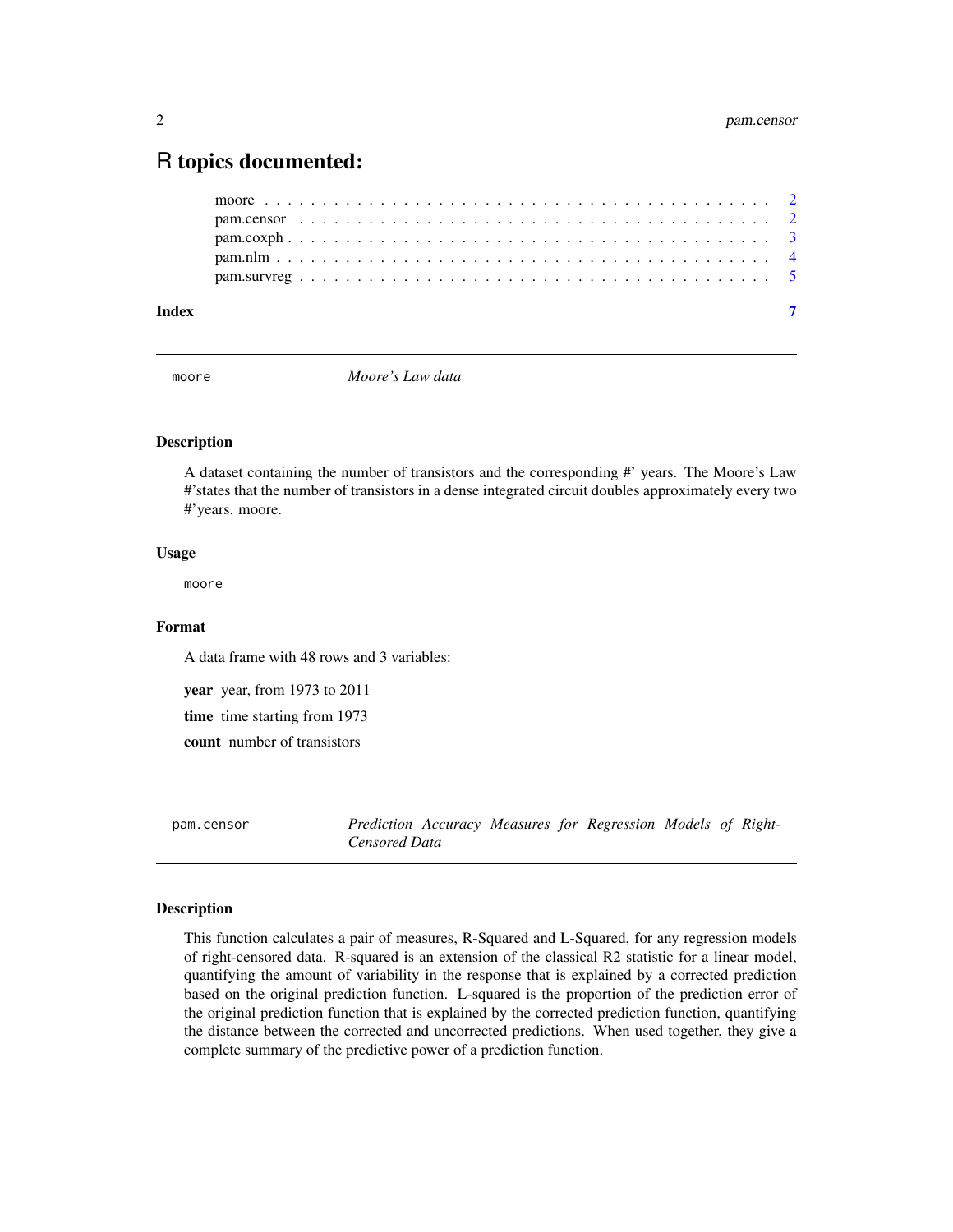#### <span id="page-2-0"></span>pam.coxph 3

#### Usage

pam.censor(y, y.predict, delta)

#### Arguments

|           | A numeric vector containing the response values.                               |
|-----------|--------------------------------------------------------------------------------|
| v.predict | A numeric vector containing the predicted response values from a fitted model. |
| delta     | A numeric vector indicating the status of the event, normally 0=alive, 1=dead. |

#### Value

A list containing two components: R-squared and L-squared

#### Examples

```
library(survival)
library(PAmeasures)
# Use Mayo Clinic Primary Biliary Cirrhosis Data
data(pbc)
# Fit an exponential model with bilirubin
fit1 <- survreg(Surv(time, status==2) ~ bili, data = pbc,dist="exponential" )
# Obtain predicted response from the fitted exponential model
predict.time<-predict(fit1,type="response")
# Recode status at endpoint, 0 for censored, 1 for dead
delta.pbc<- as.numeric(pbc$status == 2)
# R.squared and L.squared of log-linear model
pam.censor(pbc$time, predict.time, delta.pbc)
```
pam.coxph *Prediction Accuracy Measures for Cox proportional hazards model*

#### Description

This function calculates a pair of measures, R-Squared and L-Squared, for Cox proportional hazards model. R-squared is an extension of the classical R2 statistic for a linear model, quantifying the amount of variability in the response that is explained by a corrected prediction based on the original prediction function. L-squared is the proportion of the prediction error of the original prediction function that is explained by the corrected prediction function, quantifying the distance between the corrected and uncorrected predictions. When used together, they give a complete summary of the predictive power of a prediction function.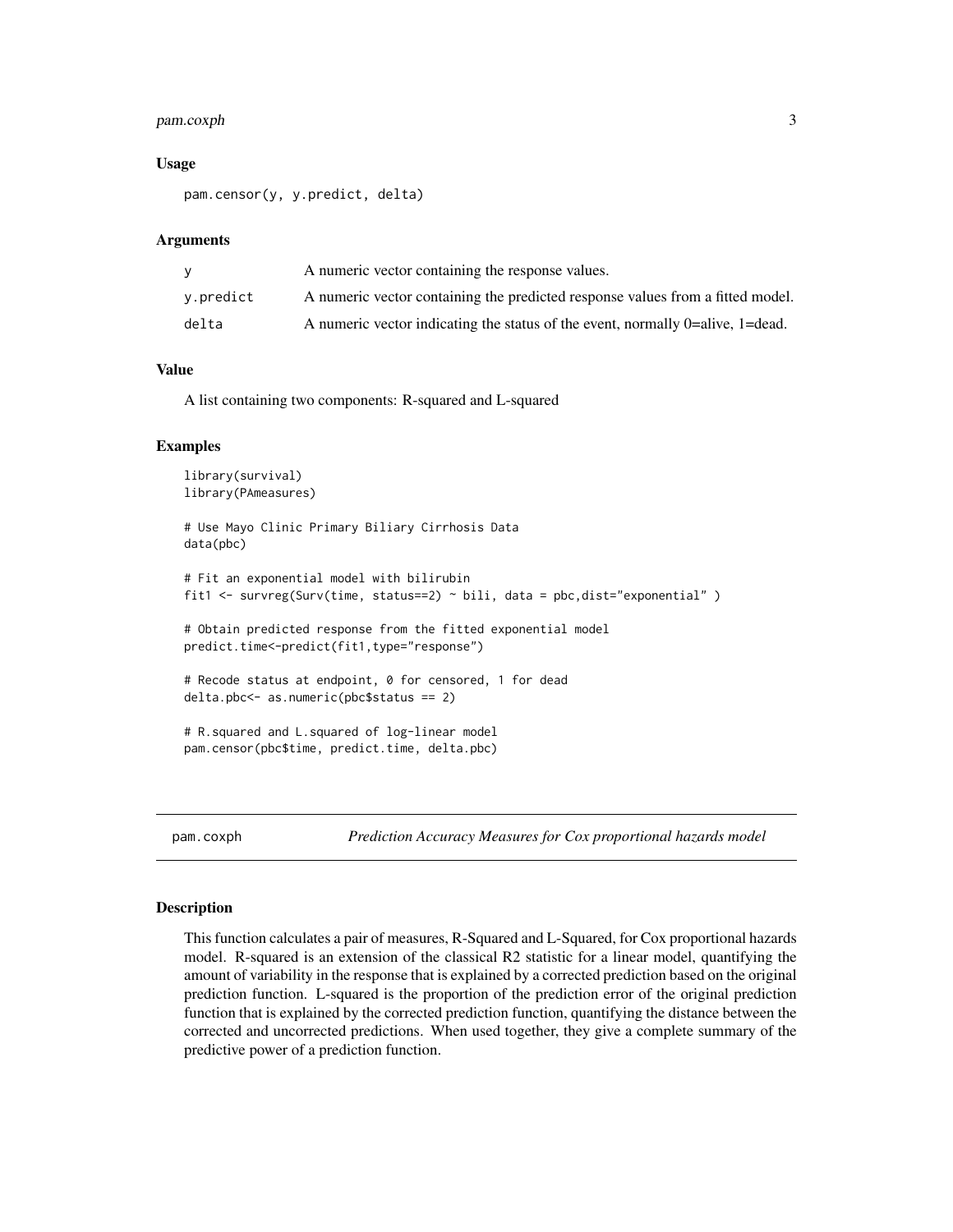#### <span id="page-3-0"></span>Usage

pam.coxph(fit.cox)

#### Arguments

| fit.cox | object inheriting from class coxph representing a fitted Cox proportional hazards  |
|---------|------------------------------------------------------------------------------------|
|         | regression model. Specifying $x = TRUE$ and $y = TRUE$ are required in the call to |
|         | coxph() to include the design matrix and the response vector in the object fit.    |

#### Value

A list containing two components: R-squared and L-squared

#### Examples

```
library(survival)
library(PAmeasures)
```
# Use Mayo Clinic Primary Biliary Cirrhosis Data data(pbc)

head(pbc)

```
# Fit a univariate Cox PH model with standardised blood clotting time
fit1 <- coxph(Surv(time, status==2) ~ protime, data = pbc,x=TRUE,y=TRUE)
```

```
# R.squared and L.squared of Cox PH model
pam.coxph(fit1)
```

```
# Fit a multiple Cox PH model with bilirubin and standardised blood clotting time
fit2 <- coxph(Surv(time, status==2) ~ bili + protime, data = pbc,x=TRUE,y=TRUE)
```

```
# R.squared and L.squared of Cox PH model
pam.coxph(fit2)
```
pam.nlm *Prediction Accuracy Measures for Nonlinear Regression Models.*

#### **Description**

This function calculates a pair of measures, R-Squared and L-Squared, for any nonlinear regression model. R-squared is an extension of the classical R2 statistic for a linear model, quantifying the amount of variability in the response that is explained by a corrected prediction based on the original prediction function. L-squared is the proportion of the prediction error of the original prediction function that is explained by the corrected prediction function, quantifying the distance between the corrected and uncorrected predictions. When used together, they give a complete summary of the predictive power of a prediction function.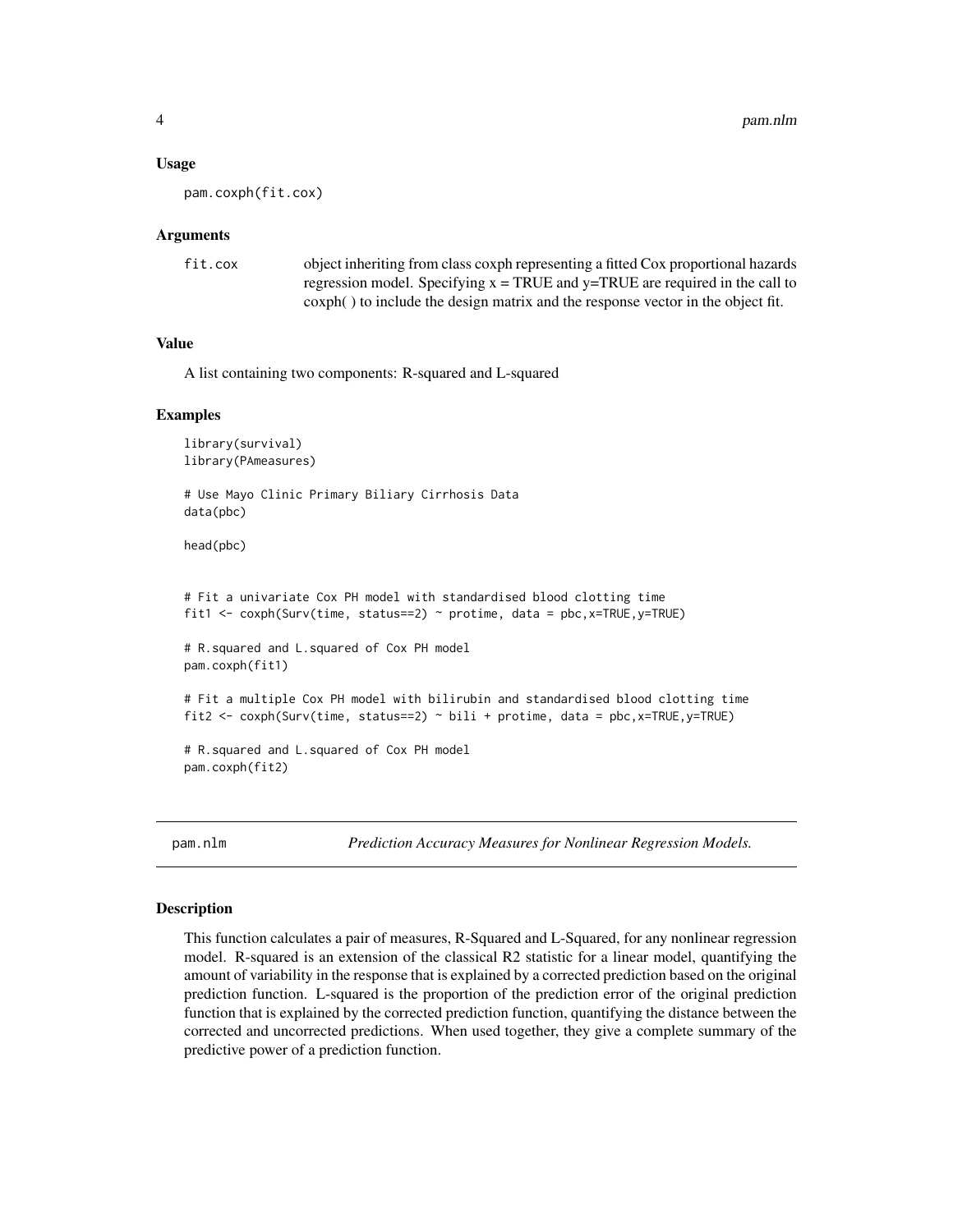#### <span id="page-4-0"></span>pam.survreg 5

#### Usage

pam.nlm(y, y.predict)

#### Arguments

|           | A numeric vector containing the response values.                               |
|-----------|--------------------------------------------------------------------------------|
| y.predict | A numeric vector containing the predicted response values from a fitted model. |

#### Value

A list containing two components: R-squared and L-squared

#### Examples

```
library(PAmeasures)
data(moore)
head(moore)
# Transistor count
count <- moore$count
time<-moore$time
# Fit a log-linear model
moore.glm= glm(log2(count) ~ time, family=gaussian(link = "identity") )
# Obtain predicted transistor count
count.predict<-2^(predict(moore.glm,newdata = data.frame(X = time),type = "response" ))
# R.squared and L.squared of log-linear model
pam.nlm(count, count.predict)
```
pam.survreg *Prediction Accuracy Measures for Parametric Survival Regression Models*

#### **Description**

This function calculates a pair of measures, R-Squared and L-Squared, for parametric survival regression models. R-squared is an extension of the classical R2 statistic for a linear model, quantifying the amount of variability in the response that is explained by a corrected prediction based on the original prediction function. L-squared is the proportion of the prediction error of the original prediction function that is explained by the corrected prediction function, quantifying the distance between the corrected and uncorrected predictions. When used together, they give a complete summary of the predictive power of a prediction function.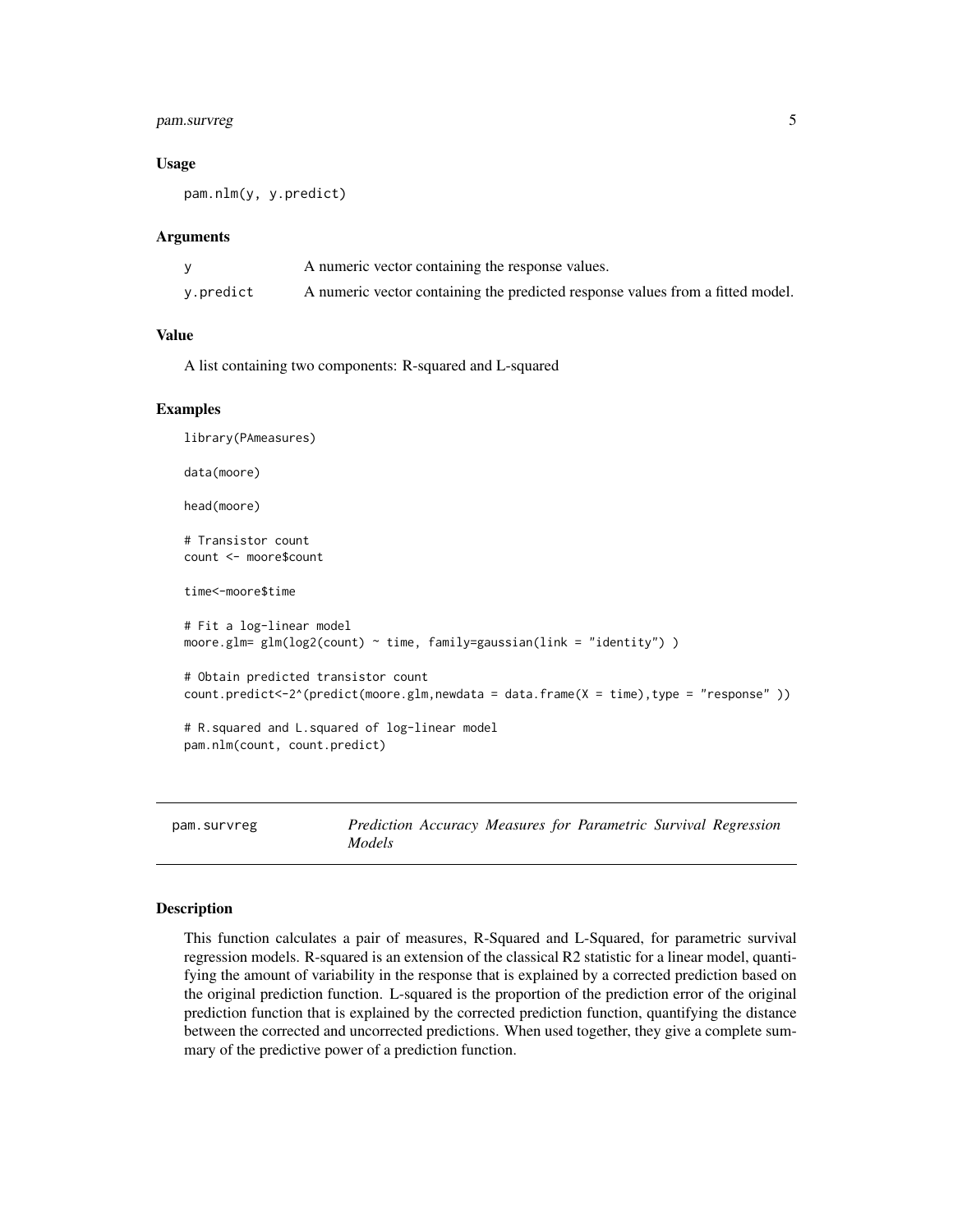#### Usage

pam.survreg(fit.survreg)

#### Arguments

```
fit.survreg object inheriting from class survreg representing a fitted parametric survival re-
                  gression model. Specifying x = TRUE and y = TRUE are required in the call to
                   survreg() to include the design matrix and the response vector in the object fit.
```
#### Value

A list containing two components: R-squared and L-squared

#### Examples

```
library(survival)
library(PAmeasures)
```
# Use Mayo Clinic Primary Biliary Cirrhosis Data data(pbc)

head(pbc)

```
# Fit an exponential model with bilirubin
fit1 <- survreg(Surv(time, status==2) ~ bili, data = pbc,dist="exponential",x=TRUE,y=TRUE)
# R.squared and L.squared of exponential model
pam.survreg(fit1)
# Fit a lognormal model with standardised blood clotting time
fit2 <- survreg(Surv(time, status==2) ~ protime, data = pbc,dist="lognormal",x=TRUE,y=TRUE)
# R.squared and L.squared of lognormal model
pam.survreg(fit2)
# Fit a weibull model with bilirubin and standardised blood clotting time
fit3 <- survreg(Surv(time, status==2) ~ bili + protime, data = pbc,dist="weibull",x=TRUE,y=TRUE)
```

```
# R.squared and L.squared of weibull model
pam.survreg(fit3)
```